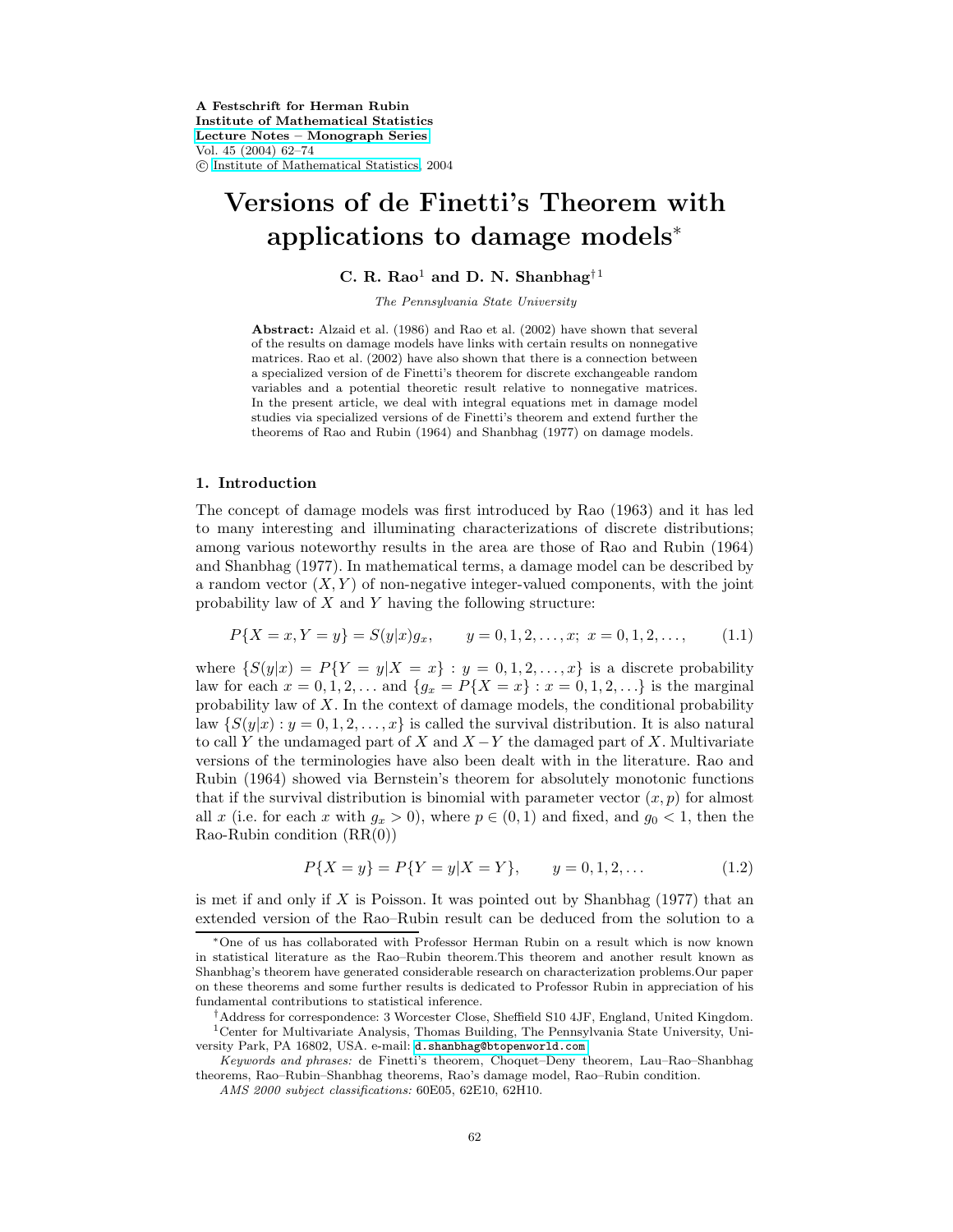<span id="page-1-0"></span>general recurrence relation of the form

$$
v_n = \sum_{m=0}^{\infty} w_m v_{m+n}, \qquad n = 0, 1, 2, \dots,
$$
 (1.3)

where  $\{w_m : m \geq 0\}$  is a given sequence of nonnegative real numbers with  $w_1 > 0$ and  $\{v_n : n \geq 0\}$  is a sequence of nonnegative real numbers to be determined. Using essentially a renewal theoretic approach, Shanbhag obtained a complete solution to [\(1.3\)](#page-1-0), which provided a unified approach to a variety of characterizations of discrete distributions including, in particular, those related to damage models, strong memoryless property, order statistics, record values, etc.

Shanbhag's (1977) general result on damage models states essentially (in the notation described above) that if  $g_0 < 1$  and, with  $\{(a_n, b_n) : n = 0, 1, ...\}$  as a sequence of 2-component real vectors such that  $a_n > 0$  for all  $n, b_0, b_1 > 0$ , and  $b_n \geq 0$  for all  $n \geq 2$ , we have, for almost all x,

$$
S(y|x) \propto a_y b_{x-y}, \qquad y=0,1,\ldots,x,
$$

then the following are equivalent:

- (i)  $(1 \cdot 1)$  (i.e.  $RR(0)$ ) is met;
- (ii) Y and  $X Y$  are independent;
- (iii)  $(g_x/c_x)=(g_0/c_0)\lambda^x$ ,  $x=0,1,\ldots$ , for some  $\lambda>0$ , where  $\{c_n\}$  is the convolution of  $\{a_n\}$  and  $\{b_n\}$ .

Characterizations of many standard discrete distributions in damage model studies follow as corollaries to this latter result. In particular, taking  $a_n = p^n/n!$ ,  $n =$ 0, 1,..., and  $b_n = (1-p)^n/n!$ ,  $n = 0, 1, \ldots$ , where  $p \in (0, 1)$  and fixed, we get the Rao–Rubin (1964) theorem as a corollary to this. There are several other interesting contributions to the literature on damage models. Rao and Shanbhag (1994; Chapter 7) have reviewed and unified most of these. More recently, Rao et al. (2002) and Rao et al. (2003) have provided systematic approaches to damage models based on nonnegative matrices and Markov chains. In particular, Rao et al. (2002) have shown that several of the findings on damage models in the literature are corollaries to a potential theoretic result, appearing as Theorem 4.4.1 in Rao and Shanbhag (1994), on nonnegative matrices; these subsume some of the results in the area based on the version of de Finetti's theorem for discrete exchangeable random variables.

The purpose of the present paper is to go beyond Rao et al. (2002) and show, amongst other things, that certain specialized versions of de Finetti's theorem or the relevant moment arguments provide us with further novel approaches to arrive at the Rao–Rubin–Shanbhag theorems or their generalizations. In the process of doing this, we also establish some new results on damage models or otherwise, including, in particular, an improved version of the crucial result of Alzaid et al. (1987a).

#### **2. Simple integral equations in damage model studies**

The link between the Choquet–Deny type integral equations and exchangeability or, in particular, certain versions of de Finetti's theorem for an infinite sequence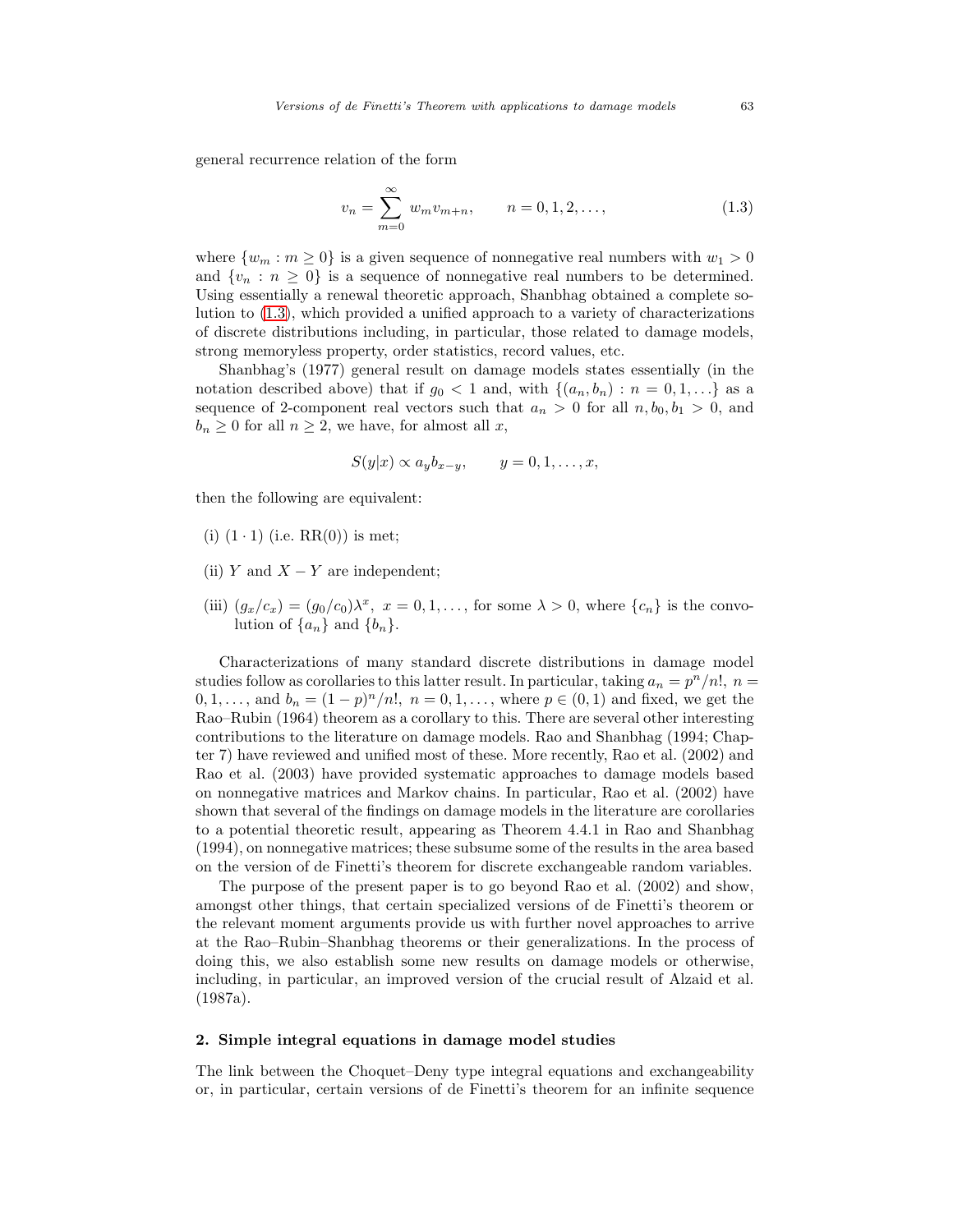of exchangeable random variables is well-documented in Rao and Shanbhag (1994) and other places in the literature. Some specialized versions of de Finetti's theorem follow via simple arguments involving, among others, moments of probability distributions, or a potential theoretic result on nonnegative matrices; see, for example, Feller (1966, pp. 225–226) and Rao et al. (2002). A detailed account of the literature on de Finetti's theorem is provided by Aldous (1985); see, also, Chow and Teicher (1979) for an elegant proof of the theorem in the case of real-valued random variables.

Our main objective in this section though is to verify certain key results on functional equations with applications to damage models, as corollaries to specialized versions of de Finetti's theorem; the theorems and corollaries that we have dealt with in this section are obviously subumed by the relevant general results obtained via certain other techniques in Rao and Shanbhag (1994, Chapter 3) and Rao and Shanbhag (1998).

<span id="page-2-2"></span>**Theorem 2.1 (Shanbhag's Lemma [32]).** Let  $\{(v_n, w_n) : n = 0, 1, ...\}$  be a sequence of 2-vectors with nonnegative real components, such that  $v_n > 0$  for at least for one  $n > 0$  and  $w_1 > 0$ . Then  $(1.3)$  is met if and only if, for some  $b > 0$ ,

$$
v_n = v_0 b^n
$$
,  $n = 1, 2, ...,$  and  $\sum_{n=0}^{\infty} w_n b^n = 1.$  (2.1)

Proof. The "if" part of the assertion is trivial. To prove the "only if" part of the assertion, let [\(1.3\)](#page-1-0) be met with the stated assumptions. Since in that case we have  $v_n(1 - w_0) \geq w_1v_{n+1}, \ n = 0, 1, \ldots$ , it is clear that  $w_0 < 1$  and  $v_0 > 0$ . (Note that Shanbhag (1977) observes via a slightly different argument that  $v_n > 0$  for all  $n \geq 0$ , but, for us, it is sufficient to have that  $v_0 > 0$ .) Essentially from [\(1.3\)](#page-1-0), we have then that there exists a sequence  $\{X_n : n = 1, 2, \ldots\}$  of 0-1-valued exchangeable random variables satisfying

$$
P\{X_1 = \dots = X_n = 1\} = \frac{v_n}{v_0} w_1^n, \qquad n = 1, 2, \dots
$$
 (2.2)

(For some relevant information,see Remark 2.6.) From the corresponding specialized version of de Finetti's theorem, we have hence that  $\{ \frac{v_n}{v_n} \}$  $\frac{v_n}{v_0}w_1^n : n = 0, 1, \ldots$ } is a moment sequence of a (bounded) nonnegative random variable, which, in turn, implies that  $\left\{\frac{v_n}{v_n}\right\}$  $\frac{v_n}{v_0}$  :  $n = 0, 1, \ldots$ } is a moment sequence of a (bounded) nonnegative random variable. Denoting the random variable in the latter case by  $Y$  and appealing to [\(1.3\)](#page-1-0) in conjunction with the expression for Z, we get, in view of Fubini's theorem,or the monotone convergence theorem, that

<span id="page-2-1"></span>
$$
E(Z) = E(Z^2) = 1,
$$
\n(2.3)

<span id="page-2-0"></span>where

$$
Z = \sum_{n=0}^{\infty} w_n Y^n.
$$
 (2.4)

From [\(2.3\)](#page-2-0), noting, for example, that  $E\{(Z-1)^2\}=0$ , we see that  $Z=1$  a.s.; consequently, from  $(2.4)$  and, in particular, the property that  $w_0 < 1$ , we get that there exists a number  $b > 0$  such that  $Y = b$  a.s. and  $\sum_{n=0}^{\infty} w_n b^n = 1$ . Since

$$
\frac{v_n}{v_0}=E(Y^n),\,n=0,1,\ldots,
$$

we then see that the "only if" part of the theorem holds.

口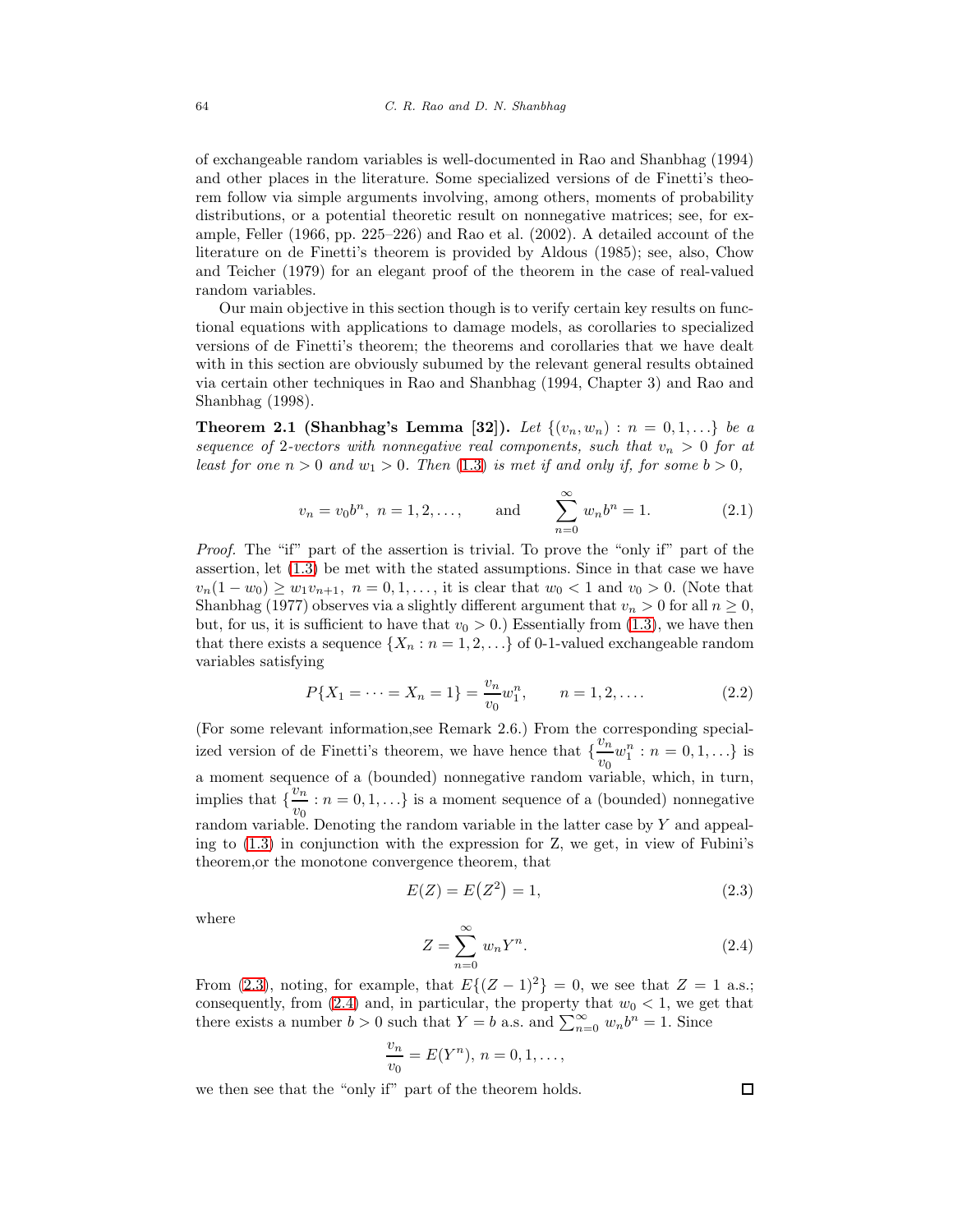<span id="page-3-3"></span><span id="page-3-0"></span>**Theorem 2.2.** Let k be a positive integer and  $\mathbb{N}_0 = \{0, 1, 2, ...\}$  and  $\{(v_n, w_n):$  $n\in \mathbb{N}_0^k\}$  be a sequence of 2-vectors of nonnegative real components such that  $v_0^ 0, w_0 < 1$  and  $w_n > 0$  whenever  $\underline{n}$  is of unit length. (The notation  $\underline{0}$  stands for  $\underline{n}$ with all coordinates equal to zero.) Then

$$
v_{\underline{n}} = \sum_{\underline{m} \in \mathbb{N}_0^k} v_{\underline{n} + \underline{m}} w_{\underline{m}}, \ \underline{n} \in \mathbb{N}_0^k \tag{2.5}
$$

<span id="page-3-1"></span>if and only if  ${v_n/v_0}$  is the moment sequence relative to a k-component random vector  $(Y_1, \ldots, Y_k)$  with  $Y_r$ 's as nonnegative and bounded such that (in obvious notation)

$$
\sum_{n \in \mathbb{N}_0^k} w_n \prod_{r=1}^k Y_r^{n_r} = 1 \quad a.s.
$$
\n(2.6)

Proof. It is sufficient, as in the case of Theorem [2.1,](#page-2-2) to prove the "only if" part of the assertion. Clearly under the assumptions of the theorem taking for convenience  $k \ge 2$ , the validity of [\(2.5\)](#page-3-0) implies the existence of a sequence  $\{X_m : m = 1, 2, \ldots\}$  of exchangeable random variables, with values in  $\{0, 1, \ldots, k\}$ , satisfying (with obvious interpretation when some or all of the  $n_r$ 's equal zero)

<span id="page-3-5"></span> $P{X_1,...,X_{n_1+...+n_k}}$  are such that the first  $n_1$  of these equal 1, the next  $n_2$ equal 2, and so on}

$$
= \frac{v_n}{v_0} \prod_{r=1}^k w_{\underline{I}(r)}^{n_r}, \, \underline{n} \big( = (n_1, \dots, n_k) \big) \in \mathbb{N}_0^k, \tag{2.7}
$$

where  $I(r)$  is the rth row of the  $k \times k$  identity matrix. (For some relevant information,see Remark 2.6.) Using the appropriate version of de Finetti's theorem and following a suitably modified version of the relevant part of the argument in the proof of Theorem [2.1,](#page-2-2) we see that there exists a random vector  $(Y_1,\ldots,Y_k)$  as in the assertion with  $\{v_n/v_0\}$  as the corresponding moment sequence; note especially that in this latter case [\(2.3\)](#page-2-0) holds with Z given by the left hand side of [\(2.6\)](#page-3-1).  $\Box$ 

<span id="page-3-4"></span>**Corollary 2.1 (Hausdorff).** A sequence  $\{\mu_{\underline{n}} : \underline{n} \in \mathbb{N}_0^k\}$  of real numbers represents the moment sequence of some probability distribution concentrated on  $[0,1]^k$  if and only if  $\mu_0 = 1$  and

$$
(-1)^{m_1 + \ldots + m_k} \Delta_1^{m_1} \ldots \Delta_k^{m_k} \mu_{\underline{n}} \ge 0, \ (m_1, \ldots, m_k, \underline{n}) \in \mathbb{N}_0^{2k},
$$
 (2.8)

<span id="page-3-2"></span>where  $\Delta_i$  is the usual difference operator acting on the ith coordinate.

*Proof.* Define the left hand side of the inequality under [\(2.8\)](#page-3-2) by  $v_{(m_1,...,m_k,n_1,...,n_k)}$ . Then, we can easily verify that

$$
v_{(m_1,...,m_k,n_1,...,n_k)}
$$
  
=  $\frac{1}{k}$  { $v_{(m_1+1,...,m_k,n_1,...,n_k)} + \cdots + v_{(m_1,...,m_k+1,n_1,...,n_k)} + v_{(m_1,...,m_k,n_1+1,...,n_k)} + \cdots + v_{(m_1,...,m_k,n_1,...,n_k+1)} }$ },  
( $m_1,...,m_k, n)$  ∈  $\mathbb{N}_0^{2k}$ .

Because of (2.8), Theorem 2.2 implies then that  $\{\mu_{\underline{n}} : \underline{n} \in \mathbb{N}_0^k\}$  (i.e.  $\{v_{(\underline{0},\underline{n})} : \underline{n} \in \mathbb{N}_0^k\}$ ) is the moment sequence relative to a k-component random vector  $(Y_1, \ldots, Y_k)$  with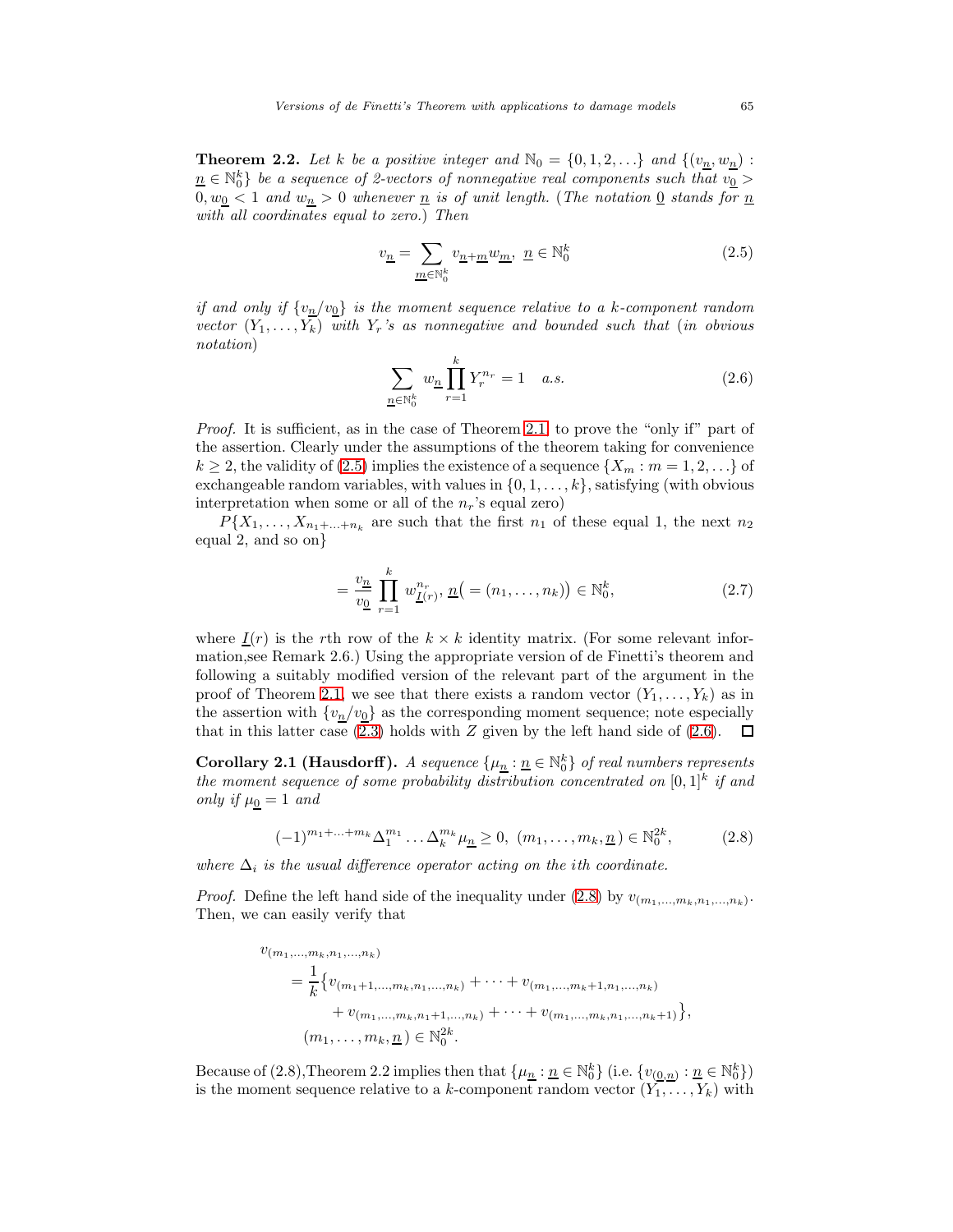$Y_i$ 's bounded and nonnegative. In view of [\(2.8\)](#page-3-2), it follows further that  $\{E(Y_r^{n_r})\}$ :  $n_r = 0, 1, \ldots$  is decreasing and hence, it is obvious that the "if" part of the result holds. The "only if" part here is trivial and therefore we have the corollary. 口

**Remark [2.1](#page-2-2).** Although Theorem 2.1 is a corollary to Theorem [2.2,](#page-3-3) we have dealt with it separately because of its importance in characterization theory relative to univariate discrete distributions. Theorem [2.2,](#page-3-3) in turn, is a corollary to a result of Ressel (1985) and also to that of Rao and Shanbhag(1998) established via certain general versions of de Finetti's theorem, but its proof given by us here could appeal to the audience due to its simplicity. It may also be worth pointing out in this place that Chapter 3 of Rao and Shanbhag(1994) reviews and unifies,amongst other things,martingale approaches to certain generalized versions of Theorem 2.2,implied earlier;the cited chapter also shows,explicitly or otherwise,using partially a different route to ours that the following Corollaries 2.1 and 2.2 are consequences of the general results.

<span id="page-4-0"></span>**Remark 2.2.** Corollary [2.1](#page-3-4) can also be proved directly via de Finetti's theorem noting that there exists a sequence  $\{X_n : n = 1, 2, ...\}$  of exchangeable random variables with values in  $\{0, 1, \ldots, k\}$  and satisfying  $(2.7)$  with its right hand side replaced by  $\mu_n k^{-(n_1+\ldots+n_k)}$ . Also, since  $\{\mu_n\}$  in Corollary [2.1](#page-3-4) is the moment sequence relative to a probability distribution with compact support, it is obvious that it determines the distribution; in view of this, we can easily obtain the following result as a further corollary to Theorem [2.2](#page-3-3)

<span id="page-4-3"></span><span id="page-4-2"></span>**Corollary 2.2 (Bochner).** Let f be a completely monotonic function on  $(0, \infty)^k$ . Then f has the integral representation

$$
f(x) = \int_{[0,\infty)^k} \exp\{-\langle \underline{y}, \underline{x} \rangle\} d\nu(\underline{y}), \qquad \underline{x} \in (0,\infty)^k,
$$
 (2.9)

with  $\nu$  as a uniquely determined measure on  $[0,\infty)^k$ .

*Proof.* Given any  $\underline{x}_0 \in (0,\infty)^k$ , Corollary [2.1,](#page-3-4) on taking into account the latter ob-servation in Remark [2.2](#page-4-0) and the continuity of  $f$ , implies after a minor manipulation that there exists a probability measure  $\mu_{\underline{x}_0}$  on  $[0,\infty)^k$  such that for all k-vectors  $\underline{r}$ with positive rational components

$$
f(\underline{x}_0 + \underline{r}) = f(\underline{x}_0) \int_{[0,\infty)^k} \exp\{-\langle \underline{y}, \underline{r} \rangle\} d\mu_{\underline{x}_0}(\underline{y}).
$$
 (2.10)

<span id="page-4-1"></span>Since  $f(\underline{x}_0 + \cdot)$  is continuous on  $[0,\infty)^k$ , [\(2.10\)](#page-4-1) implies because of the dominated convergence theorem that

$$
f(\underline{x}_0 + \underline{x}) = f(\underline{x}_0) \int_{[0,\infty)^k} \exp\{-\langle \underline{y}, \underline{x} \rangle\} d\mu_{\underline{x}_0}(\underline{y}), \qquad \underline{x} \in [0,\infty)^k.
$$

In view of the arbitrary nature of  $x_0$  and the uniqueness theorem for Laplace-Stieltjes transforms, we have [\(2.9\)](#page-4-2) to be valid with  $\nu$  as unique and such that, irrespectively of what  $x_0$  is,

$$
d\nu(\underline{y}) = f(\underline{x}_0) \exp\{\langle \underline{y}, \underline{x}_0 \rangle\} d\mu_{\underline{x}_0}(\underline{y}), \qquad \underline{y} \in [0, \infty)^k.
$$

<span id="page-4-4"></span>Hence, we have the Corollary.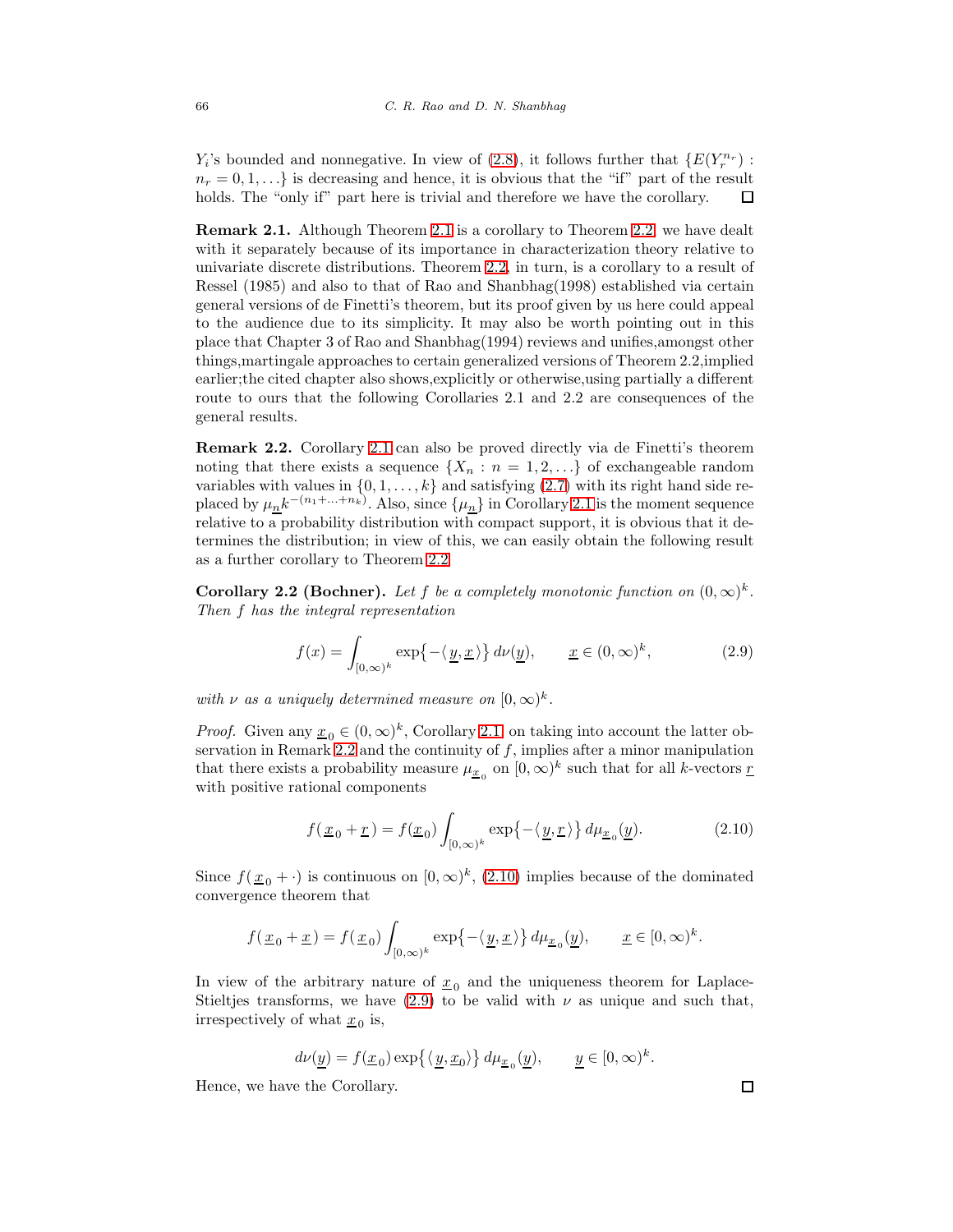**Remark 2.3.** Bernstein's theorem for completely monotonic or absolutely monotonic functions is indeed a corollary to Corollary [2.2.](#page-4-3) Rao and Rubin (1964) have used this theorem to arrive at a characterization of Poisson distributions based on a damage model. There are also further applications of the theorem to damage models; see, for example, the next section of the present paper. Talwalker (1970) has given an extended version of the Rao–Rubin result via Corollary [2.2,](#page-4-3) while Puri and Rubin (1974) have given representations of relevance to reliability essentially via Corollaries [2.2](#page-4-3) and [2.1,](#page-3-4) respectively; for certain observations on these latter results, see, for example, Shanbhag (1974) and Davies and Shanbhag (1987).

The following theorem of Rao and Shanbhag (1994, p.167), which is an extended version of the results of Rao and Rubin (1964) and Talwalker (1970) referred to in Remark [2.3](#page-4-4) above as well as of the relevant result in Shanbhag (1977), is indeed a corollary to Theorem [2.2;](#page-3-3) this obviously tells us that Theorem 7.2.6 of Rao and Shanbhag (1994) is also subsumed by Theorem [2.2.](#page-3-3)

**Theorem 2.3.** Let  $(X, Y)$  be a random vector such that X and Y are k-component vectors satisfying

$$
P\{\underline{X}=\underline{n},\underline{Y}=\underline{r}\}=g_{\underline{n}}S(\,\underline{r}|\underline{n}\,),\qquad \underline{r}\in[\,\underline{0},\underline{n}\,]\cap\mathbb{N}_0^k,\ \underline{n}\in\mathbb{N}_0^k
$$

with  $\{g_n : n \in \mathbb{N}_0^k\}$  as a probability distribution and, for each  $n$  for which  $g_n > 0$ ,

$$
S(\underline{r}|\underline{n}) = \frac{a_{\underline{r}}b_{\underline{n}-\underline{r}}}{c_{\underline{n}}}, \qquad \underline{r} \in [\underline{0}, \underline{n}] \cap \mathbb{N}_0^k, \ \underline{n} \in \mathbb{N}_0^k,
$$

<span id="page-5-0"></span>where  $\{a_{\underline{n}} : \underline{n} \in \mathbb{N}_0^k\}$  and  $\{b_{\underline{n}} : \underline{n} \in \mathbb{N}_0^k\}$  are respectively positive and nonnegative real sequences with  $b_0 > 0$  and  $b_n > 0$  if  $\underline{n}$  is of unit length, and  $\{c_n : n \in \mathbb{N}_0^k\}$  is the convolution of these two sequences. Then

$$
P\{\underline{Y} = \underline{r}\} = P\{\underline{Y} = \underline{r} | \underline{X} = \underline{Y}\}, \, \underline{r} \in \mathbb{N}_0^k,\tag{2.11}
$$

if and only if (in obvious notation)

$$
g_{\underline{n}}/c_{\underline{n}} = \int_{[0,\infty)^k} \left(\prod_{i=1}^k \lambda_i^{n_i}\right) d\nu(\underline{\lambda}), \, \underline{n} \in \mathbb{N}_0^k,\tag{2.12}
$$

with  $(o^0 = 1$  and)v as a finite measure on  $(0, \infty)^k$  such that it is concentrated for some  $\beta > 0$  on  $\{\underline{\lambda} : \sum_{n \in \mathbb{N}_0^k} b_n \prod_{i=1}^k \lambda_i^{n_i} = \beta\}.$ 

The above theorem follows on noting especially that [\(2.11\)](#page-5-0) is equivalent to

$$
g_{\underline{n}}\, / c_{\underline{n}} \propto \sum_{m \in \mathbb{N}_0^k} b_{\underline{m}}(g_{\underline{m}+\underline{n}}/c_{\underline{m}+\underline{n}}), \qquad \underline{n} \in \mathbb{N}_0^k.
$$

<span id="page-5-1"></span>To provide a further generalization of the Rao–Rubin-Shanbhag theorems, consider  $S$  to be a countable Abelian semigroup with zero element, equipped with discrete topology, and  $S^* \subset S$  such that given  $w : S \to [0, \infty)$  with supp  $(w) (= \{x : S \to [0, \infty) \}$  $w(x) > 0$ } = S<sup>\*</sup>, any function  $v : S \to [0, \infty)$  with  $v(0) > 0$  cannot be a solution to

$$
v(x) = \sum_{y \in S} v(x+y)w(y), \qquad x \in S \tag{2.13}
$$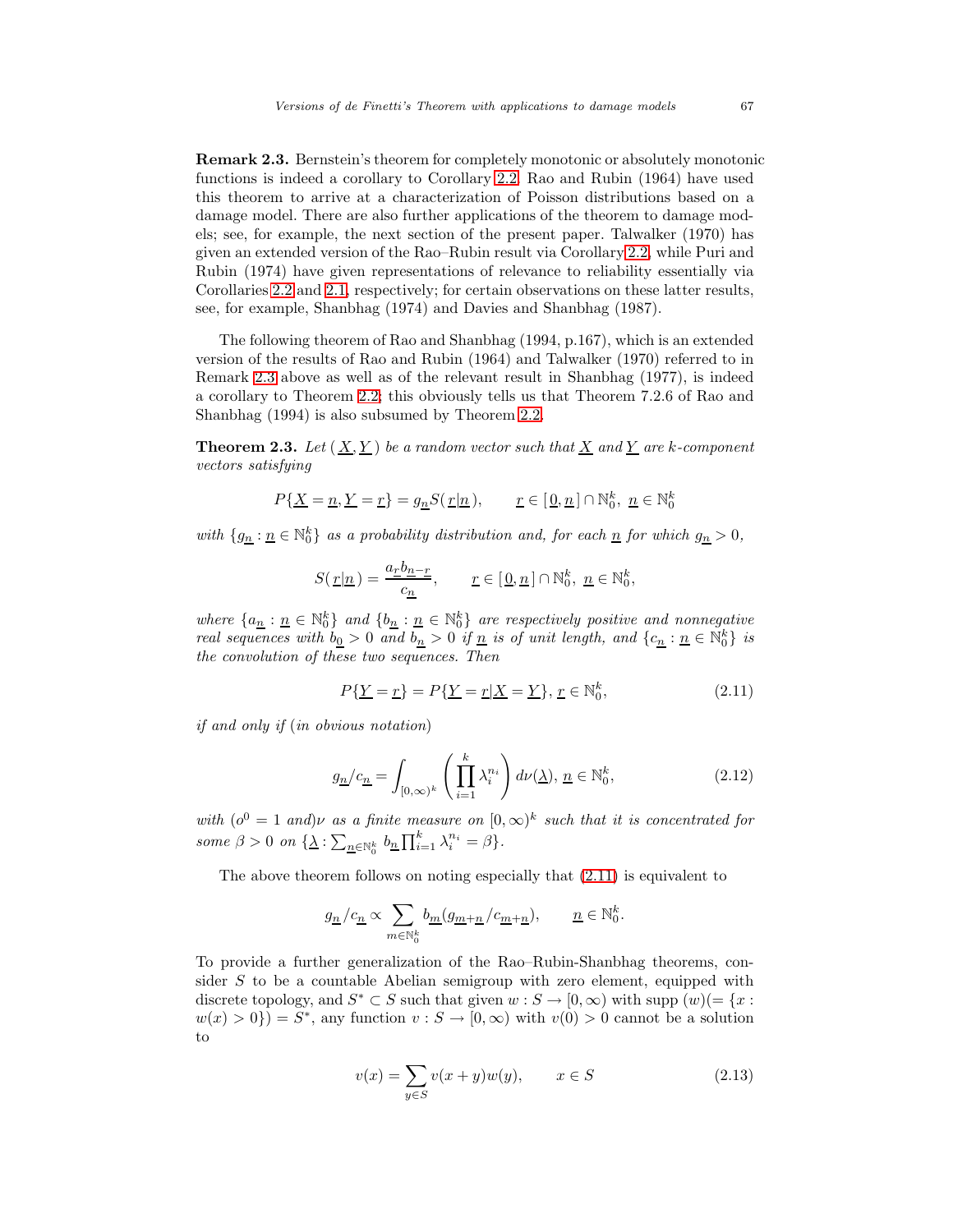unless it has an integral representation in terms of  $w$ -harmonic exponential functions, with respect to a probability measure. (By a  $w$ -harmonic exponential function here, we mean a function  $e : S \to [0, \infty)$  such that  $e(x + y) = e(x)e(y), x, y \in S$ , and  $\sum_{x \in S} e(x)w(x) = 1$ .) Examples of such  $S, S^*$  have been dealt with by Rao and Shanbhag (1998) and studied implicitly or otherwise by Rao and Shanbhag (1994). Suppose now that  $a: S \to (0, \infty)$  and  $b: S \to [0, \infty)$  are such that  $b(0) > 0$  and there exists  $c : S \to (0, \infty)$  as the convolution of a and b, and Y and Z are random elements defined on a probability space, with values in  $S$ , such that

$$
P\{Y = y, Z = z\} = g(y + z) \frac{a(y)b(z)}{c(y + z)}, \qquad y, z \in S,
$$

where  $\{g(x) : x \in S\}$  is a probability distribution. If supp $(b) = S^*$ , then it easily follows that

$$
P\{Y = y\} = P\{Y = y|Z = 0\}, \qquad y \in S,
$$

if and only if  $g(x)/c(x)$ ,  $x \in S$ , is of the form of a constant multiple of the solution v to [\(2.13\)](#page-5-1) with, for some  $\gamma > 0$ , w replaced by  $\gamma b$ ; this latter result is clearly an extended version of Theorem 2.3.

**Remark 2.4.** In view of Rao et al. (2002), the link between the general result relative to a countable semigroup that we have met above and Theorem 4.4.1 of Rao and Shanbhag (1994) or its specialized version appearing in Williams (1979) is obvious. The arguments in Rao and Shanbhag (1994) for solving general integral equations on semigroups, including those involving martingales obviously simplify considerably if the semigroups are countable; we shall throw further light on these issues through a separate article.

**Remark 2.5.** Modifying the proof of Theorem 2.1 slightly, involving in particular a further moment argument, a proof based on the version of de Finetti's theorem relative to 0-1-valued exchangeable random variables can be produced for Corollary 2.2.3 appearing on page 31 in Rao and Shanbhag (1994). (Note that the version of (1.3) in this case implies that there exists a nonnegative bounded random variable Y such that  $E(Y^{mn}) = \frac{v_{mn}}{v_0}$ ,  $n = 0, 1, \ldots$ , for each m with  $w_m > 0$ .) This latter result is indeed a corollary to the Lau–Rao theorem ([13], [20]), and, in turn, is essentially a generalization of Shanbhag's lemma. As pointed out by Rao and Shanbhag (2004), in view of Alzaid et al. (1987b), there exists a proof for the Lau– Rao theorem based, among other things, on the version of de Finetti's theorem just referred to; there also exist possibilities of solving integral equations via this or other versions of de Finetti's theorem, elsewhere.

**Remark 2.6.** Suppose S is a countable Abelian semigroup with zero element, equipped with discrete topology, and  $v$  and  $w$  are nonnegative real-valued functions on S such that  $v(0) > 0$ ,  $w(0) < 1$ , and  $(2.13)$  is met. Then there exists an infinite sequence  $\{X'_n : n = 1, 2, \ldots\}$  of exchangeable random elements with values in S for which for each positive integer n and  $x'_1, \ldots, x'_n \in S$ ,

$$
P\{X'_1 = x'_1, X'_2 = x'_2, \dots, X'_n = x'_n\} = (v(x'_1 + \dots + x'_n)/v(0)) \prod_{i=1}^n w(x'_i). \tag{2.14}
$$

If  $s_i$ ,  $i = 1, ..., k$  (with  $k \ge 1$ ), are distinct nonzero members of S such that  $w(s_i) > 0, i = 1, \ldots, k$ , taking for example,  $X_n, n = 1, 2, \ldots$ , such that

$$
X_n = \begin{cases} i & \text{if } X'_n = s_i, \ i = 1, \dots, k, \\ 0 & \text{if } X'_n \notin \{s_1, \dots, s_k\}, \end{cases}
$$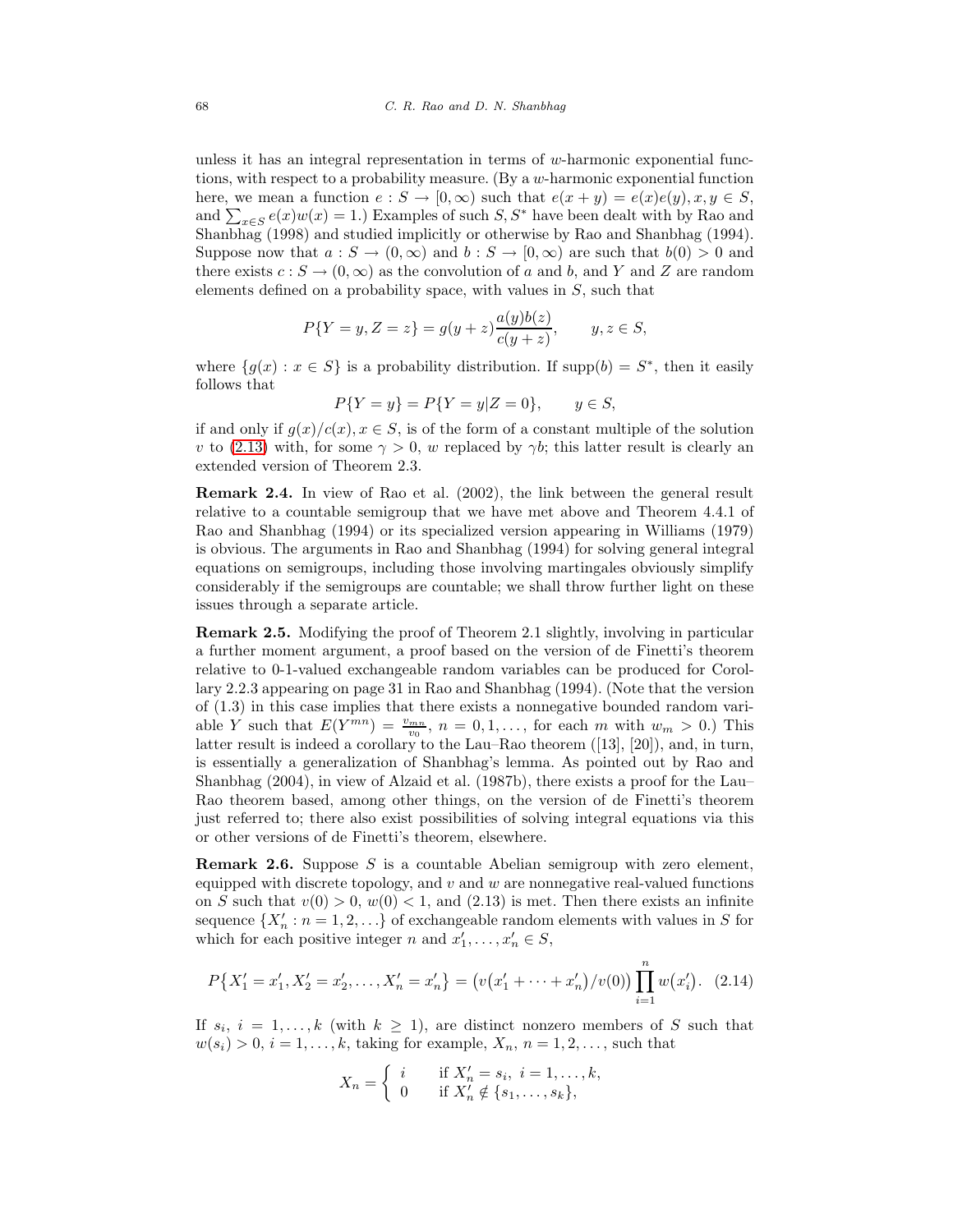we can now see that there exists a sequence  $\{X_n : n = 1, 2, ...\}$  of exchangeable random variables with values in  $\{0, 1, \ldots, k\}$  for which  $(2.7)$  (when its left hand side is read as that of (2.2) with  $n_1$  in place of n if  $k = 1$ ) is valid, provided its right hand side is now replaced by  $\frac{v(n_1s_1+\cdots+n_ks_k)}{v(0)} \prod_{i=1}^k (w(s_i))^{n_i}$ . Consequently, in view of the relevant version of de Finetti's theorem, it follows that even when  $s_i$ ,  $i = 1, \ldots, k$ , are not taken to be distinct or nonzero, provided  $w(s_i) > 0, i = 1,...,k$ , we have  $\{\frac{v(n_1s_1+\cdots+n_ks_k)}{v(0)}: n_1, n_2, \ldots, n_k = 0, 1, \ldots\}$  to be the moment sequence of a probability distribution on  $\mathbb{R}^k$ , with support as a compact subset of  $[0,\infty)^k$ .

## **3. Spitzer's integral representation theorem and relevant observations**

This section is devoted mainly to illustrate as to how Bernstein's theorem on absolutely monotonic functions,referred to in Remark 2.3, in conjunction with Yaglom's theorem mentioned on page 18 in Athreya and Ney (1972), leads us to an improved version of the key result of Alzaid et al. (1987a) and certain of its corollaries.

Suppose  $\{Z_n : n = 0, 1, \ldots\}$  is a homogeneous Markov chain with state space  $\{0, 1, \ldots\}$ , such that the corresponding one-step transition probabilities are given by

$$
p_{ij} = P\{Z_{n+1} = j | Z_n = i\}
$$
  
= 
$$
\begin{cases} cp_j^{(i)}, & i=0,1,\ldots; j=1,2,\ldots, \\ 1-c+cp_0^{(i)}, & i=0,1,\ldots; j=0, \end{cases}
$$

where  $c \in (0,1]$  and  $\{p_j^{(i)} : j = 0,1,\ldots\}$  is the *i*-fold convolution of some probability distribution  $\{p_j\}$  for which  $p_0 \in (0,1)$ , for  $i = 1,2,...$ , and the degenerate distribution at zero if  $i = 0$ . Clearly, this is an extended version of a Bienaymé-Galton-Watson branching process; indeed, we can view the latter as a special case of the former with  $c = 1$ .

Under the condition that  $m = \sum_{j=1}^{\infty} j p_j < 1$  with  $m^* = \sum_{j=1}^{\infty} (j \log j) p_j < \infty$ , Alzaid et al. (1987a) have given an integral representation for stationary measures of the general process referred to above. A specialized version of this representation in the case of  $c = 1$  was essentially established earlier by Spitzer (1967); this latter result appears also as Theorem 3 in Section 2 of Chapter II of Athreya and Ney (1972). The general representation theorem as well as its specialized version follow via Martin boundary related approaches or their alternatives involving specific tools such as Bernstein's theorem on absolutely monotonic functions, see, for example, Alzaid et al. (1987a) and Rao et al. (2002) for some relevant arguments or observations in this connection.

From a minute scrutiny of the proof provided by Alzaid et al. (1987a) for the general representation theorem, i.e. Theorem 2 in the cited reference, it has now emerged that the theorem referred to holds even when the constraint that  $m^* < \infty$ is dropped. Indeed, Yaglom's theorem mentioned on page 18 in Athreya and Ney (1972) implies (in obvious notation) that if  $m < 1$ , then, irrespective of whether or not  $m^* < \infty$ ,  $\{\mathcal{B}_n\}$  converges pointwise to  $\mathcal{B}$ ; essentially, the argument on page 1212 in Alzaid et al. (1987a) to show that a certain function,  $U^*$ , is the generating function of a nonnegative sequence then remains valid and gives us specifically the sequence to be that corresponding to a stationary measure of the process with  $p_0 = 1 - m$  and  $p_1 = m$ , without requiring that  $m^* < \infty$ . (One can also, obviously, give the argument implied here in terms of  $f_n$ , the nth iterates of f, directly without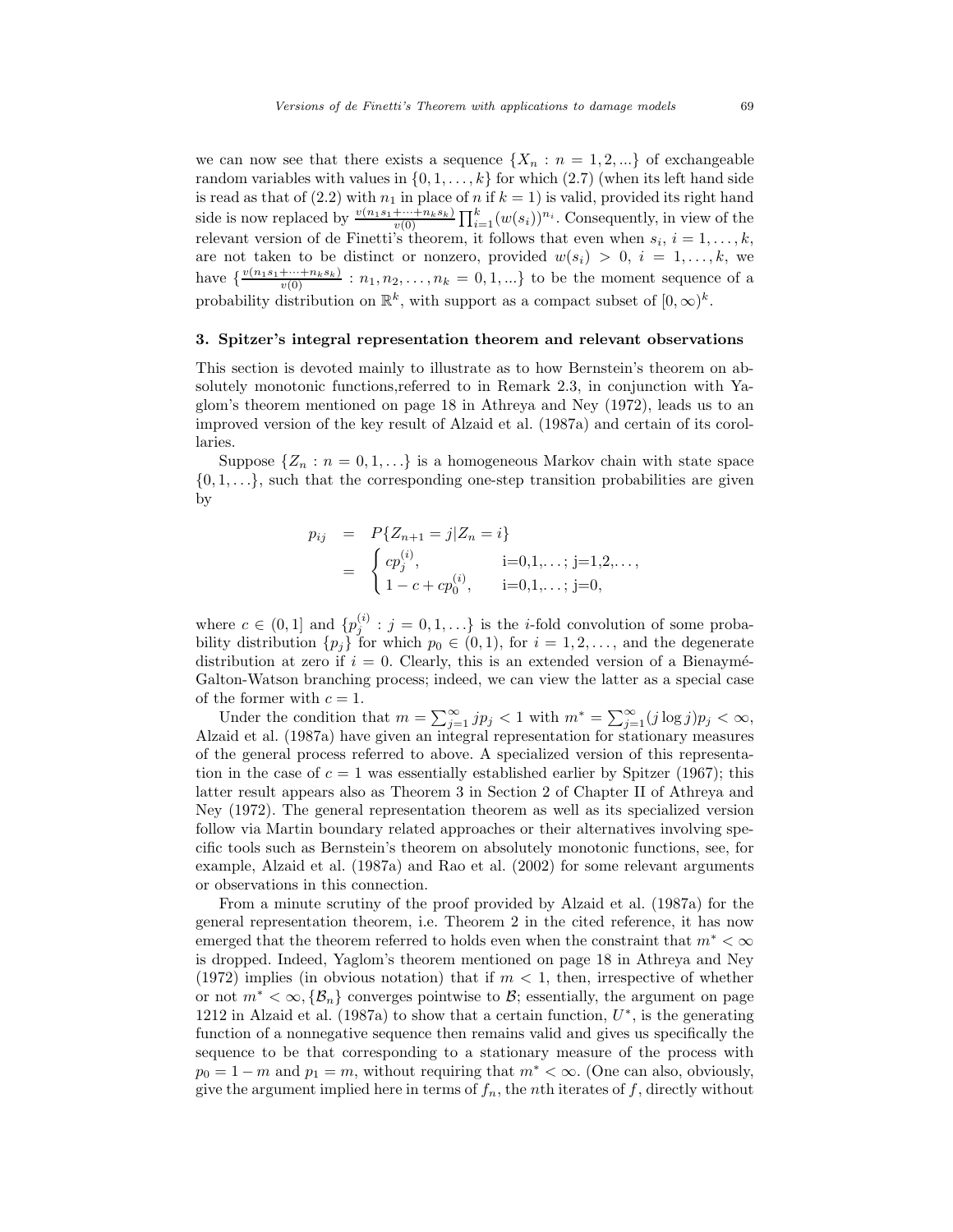involving  $Q_n$ ; note that we use, as usual, the notation f for the generating function of  $\{p_i\}$ .)

The original form of Spitzer's theorem, involving, amongst other things, the parameter  $Q(0)$ , requires the assumption of  $m^* < \infty$ . [Note that  $f_n(s) = \mathcal{B}^{-1}(1$  $m^{n} + m^{n} \mathcal{B}(s)$  and hence  $Q_{n}(0) = \frac{(f_{n}(0) - 1)}{m^{n}} = (\mathcal{B}^{-1}(1 - m^{n}) - 1)/m^{n}$  has a nonzero limit  $Q(0)$  as  $n \to \infty$  only of  $\mathcal{B}'(1-) < \infty$  and hence only if  $m^* < \infty$ ; see the proof of the theorem on page 70, in conjunction with the remark on page 18, in Athreya and Ney (1972).] However, from what we have observed above, it is clear that this latter theorem holds even when the assumption mentioned is deleted, provided " $-1$ " is taken in place of " $Q(0)$ " in the statement of the theorem.

As a by-product of the revelation that we have made above, it follows that if  $m < 1, U(\cdot)$  is the generating function of a stationary measure of the process if and only if it is of the form  $U^*(\mathcal{B}(\cdot))$  with  $U^*$  as the generating function of a stationary measure in the special case where  $p_0 = 1 - m$ ,  $p_1 = m$ . This is obviously a consequence of Yaglom's theorem, in light of the extended continuity theorem of Feller (1966, page 433). The example given by Harris, appearing on page 72 of Athreya and Ney (1972), to prove the existence of stationary measures does not require  $m^* < \infty$  and is of the form that we have met here; clearly it is not covered by Spitzer's original representation theorem. As implied in Alzaid et al. (1987a), a representation for  $U^*$  itself in our general case follows essentially as a consequence of Bernstein's theorem on absolutely monotonic functions or the Poisson-Martin integral representation theorem for a stationary measure; see, also, Rao et al. (2002) for some relevant observations.

Taking into account our observations, it is hence seen that the following modified version of the main result of Alzaid et al. (1987a) holds.

<span id="page-8-0"></span>**Theorem 3.1.** If  $m < 1$ , then every sequence  $\{\eta_i : j = 1, 2, ...\}$  is a stationary measure if and only if, for some non-null finite measure  $\nu$  on  $[0,1)$ ,

$$
\eta_j = \sum_{n=-\infty}^{\infty} c^n \int_{[0,1)} \exp\{-m^{n-t}\} \left(\sum_{k=1}^j \frac{m^{(n-t)k}}{k!} b_j^{(k)}\right) d\nu(t), \qquad j = 1, 2, \dots,
$$
\n(3.1)

where, for each k,  $\{b_j^{(k)} : j = 1, 2, ...\}$  (with  $b_0^{(k)} = 0$ ) denotes the distribution relative to the probability generating function  $(\mathcal{B}(\cdot))^{k}$  with  $\mathcal{B}(\cdot)$  as implied earlier (to be a unique probability generating function satisfying  $\mathcal{B}(0) = 0$  and  $\mathcal{B}(f(s)) = 0$  $1 - m + m\mathcal{B}(s), s \in [-1, 1].$  Moreover, if  $(3.1)$  is met with  $m < 1$ , then  $\{\eta_i\}$  is a stationary measure satisfying  $\sum_{j=1}^{\infty} \eta_j p_0^j = 1$ . i.e. with generating function U such that  $U(p_0)=1$ , if and only if, for some probability measure  $\mu$  on  $[0, 1)$ ,

$$
d\nu(t) = K \, d\mu(t), \qquad t \in [0, 1), \tag{3.2}
$$

with K such that

$$
K^{-1} = \begin{cases} 1 & \text{if } c = 1 \\ \left(\frac{1-c}{c}\right) \sum_{n=-\infty}^{\infty} c^n \int_{[0,1)} \exp\{-m^{n-t}\} d\mu(t) & \text{if } c \in (0,1). \end{cases}
$$

<span id="page-8-1"></span>The following theorem is of relevance to the topic of damage models especially in view of the results on damage models appearing in Talwalker (1980), Rao et al. (1980) and Alzaid et al. (1987a); this theorem is indeed a variation of Theorem 1 of Alzaid et al. (1987a).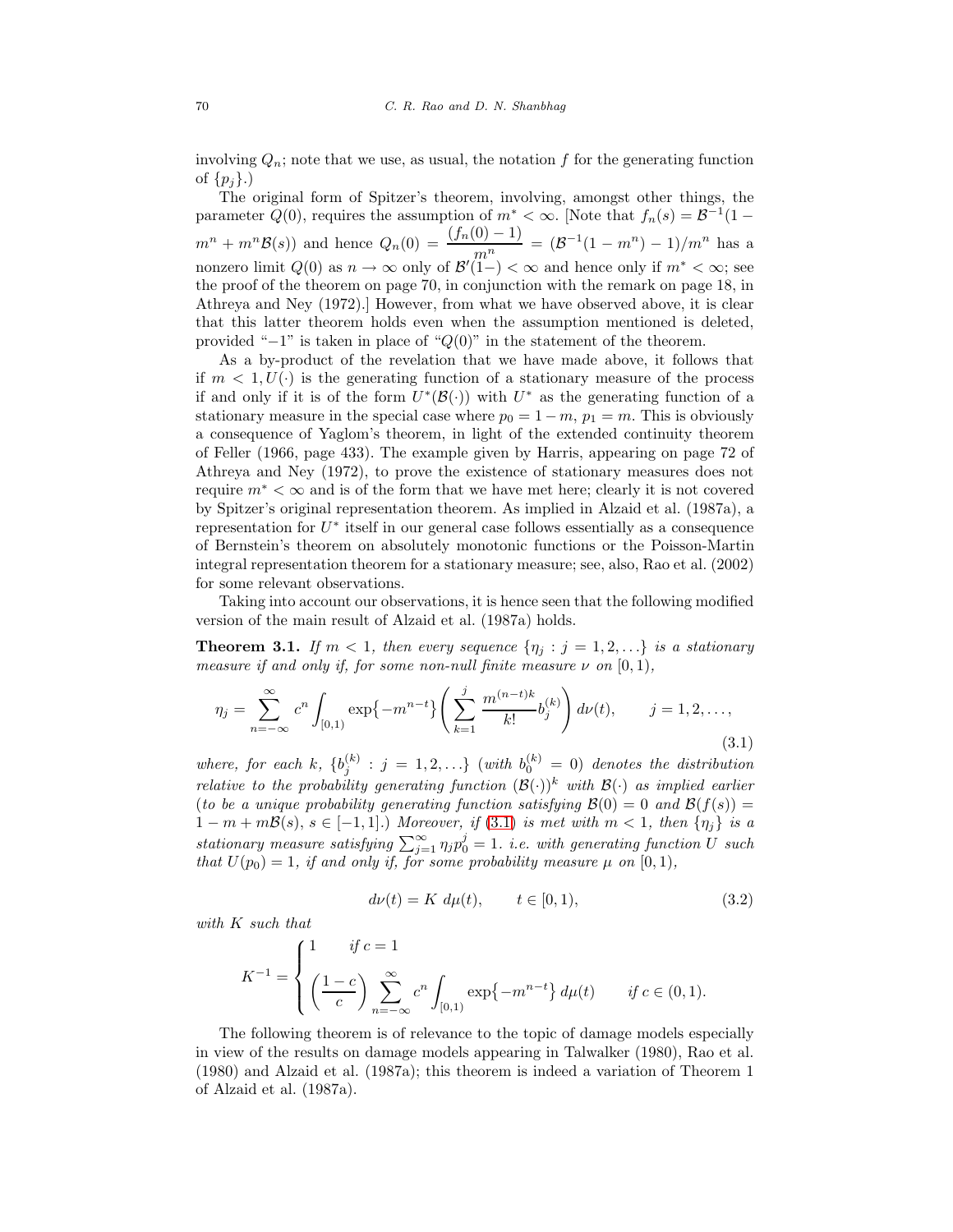<span id="page-9-1"></span>**Theorem 3.2.** Let  $c \in (0,1)$  and  $\{(v_n, h_n) : n = 0,1,...\}$  be a sequence of 2vectors with nonnegative real components such that at least one  $v_n$  is nonzero and  $h_0$  is nonzero and  $h_1 < 1$ . Then

$$
c\sum_{k=0}^{\infty} v_k h_j^{(k)} = v_j, \qquad j = 0, 1, ..., \qquad (3.3)
$$

<span id="page-9-0"></span>where, for each  $k > 0$ ,  $\{h_j^{(k)}\}$  is the k-fold convolution of  $\{h_j\}$ , and  $\{h_j^{(0)}\}$  is the probability distribution that is degenerate at zero, if and only if, for some  $s_0 > 0$ ,

$$
p_j = h_j s_0^{j-1}, \qquad j = 0, 1, \dots,
$$
\n(3.4)

is a nondegenerate probability distribution,  $\{v_j s_0^j : j = 1, 2, ...\}$  is a stationary measure (not necessarily normalized as in Alzaid et al. (1987a)) relative to the general branching process with  $\{p_j\}$  as in [\(3.4\)](#page-9-0), and  $v_0 = c(1-c)^{-1} \sum_{k=1}^{\infty} v_k h_0^k$ .

Theorem [3.2](#page-8-1) is easy to establish.

**Remark 3.1.** If  $\{h_n\}$  of Theorem [3.2](#page-8-1) satisfies a further condition that  $h_n = 0$  for  $n \geq 2$ , then the assertion of the theorem holds with  $s_0 = \frac{h_0}{(1-h_1)}$  and the stationary measure in it satisfying [\(3.1\)](#page-8-0) with  $b_1 = 1$  and  $m = h_1$ . Additionally, if we are given a priori that  $\{v_i\}$  is of the form

$$
v_j = g_j \alpha^j, \qquad j = 0, 1, \dots
$$

with  ${g_i}$  as a probability distribution and  $\alpha > 0$ , then it is clear that [\(3.3\)](#page-9-1) holds if and only if

$$
g_j \propto \sum_{n=-\infty}^{\infty} c^n \int_{[0,1)} \exp\{-h_1^{n-t}\} \frac{h_1^{(n-t)j}}{j!} \left(\frac{1-h_1}{h_0 \alpha}\right)^j d\mu(t), \qquad j=0,1,\ldots
$$

with  $\mu$  as a probability measure on [0, 1]. As an immediate consequence of the latter result, Theorem 3 of Alzaid et al. (1987a) now follows.

**Remark 3.2.** One can extend the main result of Alzaid et al. (1986) based on the Perron–Frobenius theorem in an obvious way involving (in usual notation)

$$
P{Y = r} = P{Y' = r|X' - Y' = k_0}
$$
  
= 
$$
P{Y'' = r|X'' - Y'' = k_0 + k_1}, \qquad r = 0, 1, ...
$$

with  $k_0 \geq 0$  and  $k_1 > 0$ , such that the survival distributions corresponding to  $(X, Y), (X', Y')$  and  $(X'', Y'')$  are not necessarily the same but  $X \stackrel{d}{=} X' \stackrel{d}{=} X''$ . This provides us with further insight into Theorem 3 of Alzaid et al. (1987a). (For an account of the Perron–Frobenius theorem with applications to Markov chains, see Seneta (1981).)

**Remark 3.3.** Most of the results dealt with in this article also follow via alternative arguments based on Choquet's theorem; for the details of this theorem, see Phelps (1966).

**Remark 3.4.** If we agree to rewrite the notation  $U^*$  as  $U^*_{(c)}$ , to take into account the value of the parameter c of the process, it easily follows (in obvious notation) that, given  $c < 1$  and  $U^*_{(c)}$ , there exists an  $U^*_{(1)}$  such that

$$
\frac{d}{ds}U_{(1)}^*(s) \propto \left(\frac{d}{ds}U_{(c)}^*(s)\right) / (1-s)^{(\ln c) / (\ln m)}, \qquad s \in (-1, 1). \tag{3.5}
$$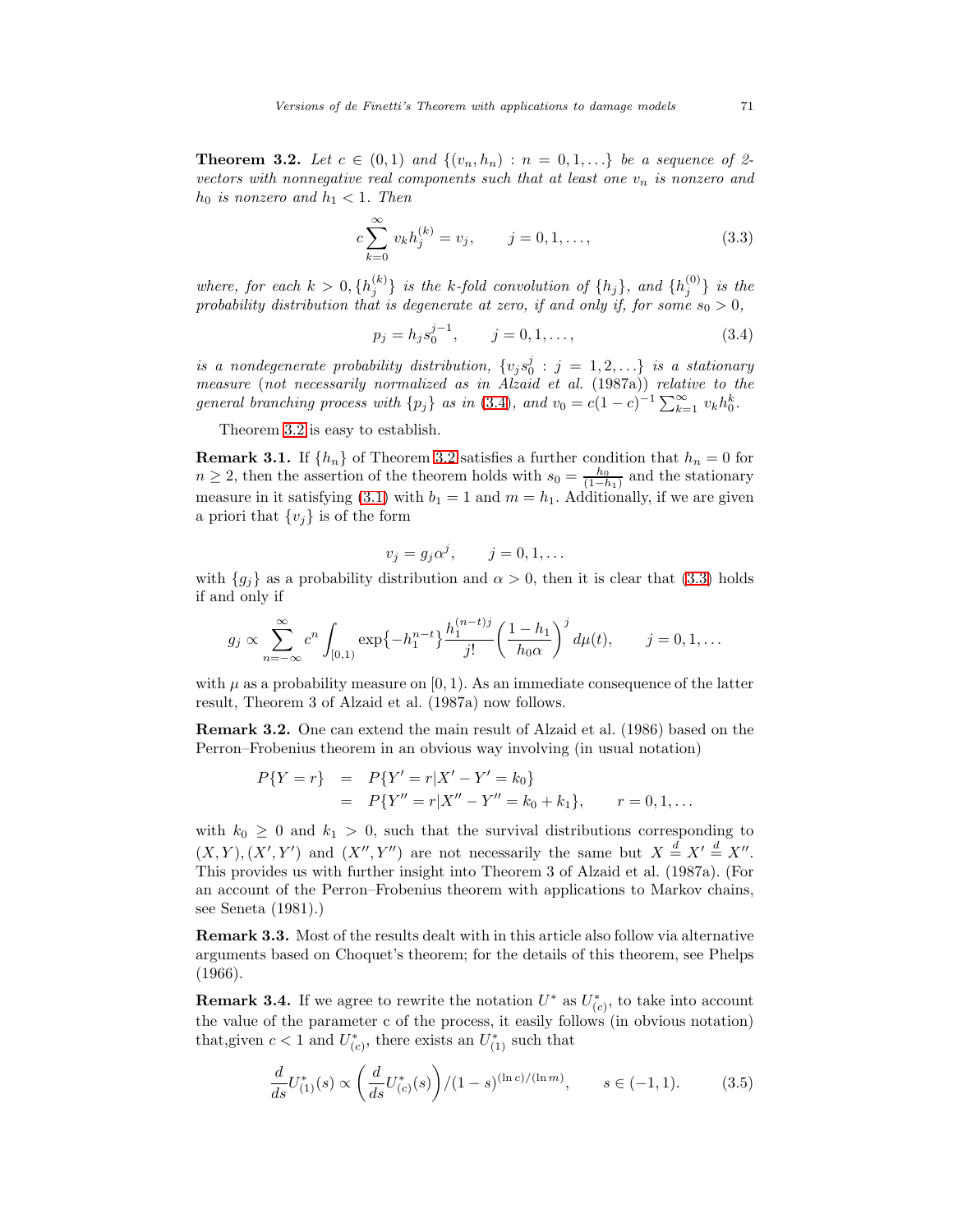However, it is worth noting here that there exist cases of  $U^*_{(1)}$  (such as those with  $U_{(1)}^*(s) = (\ln(1-s)) / (\ln(m))$ ,  $s \in (-1,1)$  for which  $(3.5)$  with  $c \in (0,1)$  is not met.

# **References**

- [1] Aldous, D. J. (1985). Exchangeability and related topics. Lecture Notes in Mathematics, **1117**, Springer, Berlin, 1–198. [MR883646](http://www.ams.org/mathscinet-getitem?mr=883646)
- [2] Alzaid, A. A., Rao, C. R., and Shanbhag, D. N. (1984). Solutions of certain functional equations and related results on probability distributions. Unpublished Research Report, University of Sheffield.
- [3] Alzaid, A. A., Rao, C. R., and Shanbhag, D. N. (1986). An application of the Perron-Frobenius theorem to a damage model problem. Sankhyā, Series A, 48, 43–50. [MR883949](http://www.ams.org/mathscinet-getitem?mr=883949)
- [4] Alzaid, A. A., Rao, C. R., and Shanbhag, D. N. (1987a). An extension of Spitzer's integral representation theorem with an application. Ann. Probab., **15**, 1210–1216. [MR893925](http://www.ams.org/mathscinet-getitem?mr=893925)
- [5] Alzaid, A. A., Rao, C. R., and Shanbhag, D. N. (1987b). Solution of the integrated Cauchy equation using exchangeability. Sankhyā, Series A, 49, 189–194. [MR1055782](http://www.ams.org/mathscinet-getitem?mr=1055782)
- [6] Alzaid, A. A., Lau, K., Rao, C. R., and Shanbhag, D. N. (1988). Solution of Deny's convolution equation restricted to a half line via a random walk approach. J. Multivariate Analysis, **24**, 309–329. [MR926359](http://www.ams.org/mathscinet-getitem?mr=926359)
- [7] Athreya, K. B. and Ney, P. E. (1972). Branching Processes. Springer, Berlin. [MR373040](http://www.ams.org/mathscinet-getitem?mr=373040)
- [8] Chow, Y. S. and Teicher, H. (1979). Probability Theory, Independence, Interchangeability, Martingales. Springer Verlag, New York.
- [9] Choquet, G. and Deny, J. (1960). Sur l'equation de convolution  $\mu = \mu * \sigma$ . Com. Rendus Acad. Sci., Paris, **259**, 799–801. [MR119041](http://www.ams.org/mathscinet-getitem?mr=119041)
- [10] Davies, P. L. and Shanbhag, D. N. (1987). A generalization of a theorem of Deny with applications in characterization theory. J. Math., Oxford, **38**(2), 13–34. [MR876261](http://www.ams.org/mathscinet-getitem?mr=876261)
- [11] Deny, J. (1961). Sur l'equation de convolution  $\mu = \mu * \sigma$ . Sem. Theory Potent. M. Brelot., Fac. Sci., Paris, 1959–1960, 4 anne.
- [12] Feller, W. (1966). An Introduction to Probability and its Applications, Vol 2. J. Wiley and Sons, New York. [MR210154](http://www.ams.org/mathscinet-getitem?mr=210154)
- [13] Lau, K. S. and Rao, C. R. (1982). Integrated Cauchy functional equation and characterization of the exponential law.  $Sankhy\bar{a}$ , Series A, 44, 72–90. [MR753078](http://www.ams.org/mathscinet-getitem?mr=753078)
- [14] Marsaglia, G. and Tubilla, A. (1975). A note on the lack of memory property of the exponential distribution. Ann. Prob. **3**, 352–354. [MR365821](http://www.ams.org/mathscinet-getitem?mr=365821)
- [15] Phelps, R. R. (1966). Lecture Notes on Choquet's theorem. Van Nostrand, Princeton, New Jersey.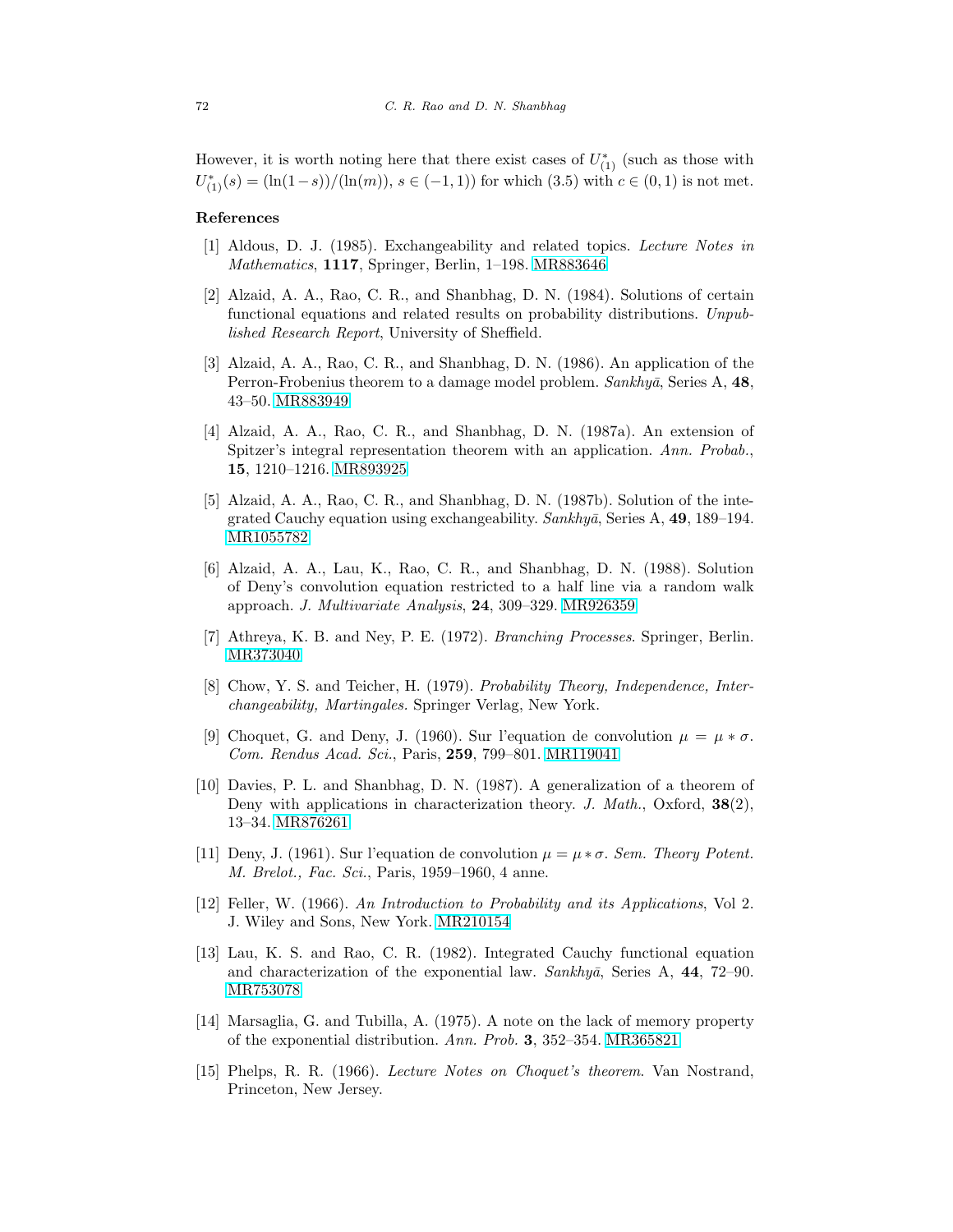- [16] Puri, P. S. and Rubin, H. (1974). On a characterization of the family of distributions with constant multivariate failure rates. Ann. Prob., **2**, 738–740. [MR436463](http://www.ams.org/mathscinet-getitem?mr=436463)
- [17] Ramachandran, B. and Lau, K. S. (1991). Functional Equations in Probability Theory. Academic Press, New York. [MR1132671](http://www.ams.org/mathscinet-getitem?mr=1132671)
- [18] Rao, C. R. (1963). On discrete distributions arising out of methods of ascertainment. Paper presented at the Montreal conference on discrete distributions. Printed in *Sankhyā*, Series A, 27, 1965, 311–324 and also in the *Proceedings of* the conference, 1965, 320–332. Ed.: G. P. Patil, Statistical Publishing Society, Calcutta. [MR208736](http://www.ams.org/mathscinet-getitem?mr=208736)
- [19] Rao, C. R. and Rubin, H. (1964). On a characterization of the Poisson distri-bution. Sankhyā, Series A, 26, 295–298. [MR184320](http://www.ams.org/mathscinet-getitem?mr=184320)
- [20] Rao, C. R. and Shanbhag, D. N. (1986). Recent results on characterization of probability distributions: A unified approach through extensions of Deny's theorem. Adv. Applied Probab., **18**, 660–678. [MR857324](http://www.ams.org/mathscinet-getitem?mr=857324)
- [21] Rao, C. R. and Shanbhag, D. N. (1991). An elementary proof for an extended version of the Choquet–Deny theorem J. Mult. Anal., **38**, 141–148. [MR1128941](http://www.ams.org/mathscinet-getitem?mr=1128941)
- [22] Rao, C. R. and Shanbhag, D. N. (1994). Choquet–Deny Type Functional Equations with Applications to Stochastic Models. John Wiley and Sons, Chichester, UK. [MR1329995](http://www.ams.org/mathscinet-getitem?mr=1329995)
- [23] Rao, C. R. and Shanbhag, D. N. (1998). Further versions of the convolution equation. A paper dedicated to the memory of P. V. Sukhatme. J. Indian Soc. Agricultural Statist., **51**, 361–378. [MR1776587](http://www.ams.org/mathscinet-getitem?mr=1776587)
- [24] Rao, C. R. and Shanbhag, D. N. (2001). Exchangeability, Functional Equations and Characterizations. Handbook of Statistics, Vol. 19 (Stochastic Processes: Theory and Methods), 733–763, Eds.: Shanbhag, D. N. and Rao, C. R., Elsevier, North Holland. [MR1861738](http://www.ams.org/mathscinet-getitem?mr=1861738)
- [25] Rao, C. R., Rao, M. B., and Shanbhag, D. N. (2002). Damage models: A Martin boundary connection. Basu Memorial Volume, Sankhya, Vol. 64, 868–883. [MR1981516](http://www.ams.org/mathscinet-getitem?mr=1981516)
- [26] Rao, C. R., Albassam, M., Rao, M. B. and Shanbhag, D. N. (2003). Markov chain approaches to damage modles. Handbook of Statistics, Vol. 21, Chap. 19, 775–794, Eds. Shanbhag, D. N. and Rao, C. R. Elsevier, North Holland. [MR1973558](http://www.ams.org/mathscinet-getitem?mr=1973558)
- [27] Rao, C. R. and Shanbhag, D. N. (2004). Characterizations of stable laws based on a number of theoretic result. To appear in: Comm. in Stat. Theory and Methods, 33, No. 12, Special issue on Characterizations, Guest Editor: R. C. Gupta.
- [28] Rao, C. R., Srivastava, R. C., Talwalker, S., and Edgar, G. A. (1980). Characterizations of probability distributions based on a generalized Rao–Rubin condition. Sankhyā, Series A, 42, 161–169. [MR656253](http://www.ams.org/mathscinet-getitem?mr=656253)
- [29] Ressel, P. (1985). De Finetti-type theorems: An analytical approach. Ann. Probab., **13**, 898–922. [MR799427](http://www.ams.org/mathscinet-getitem?mr=799427)